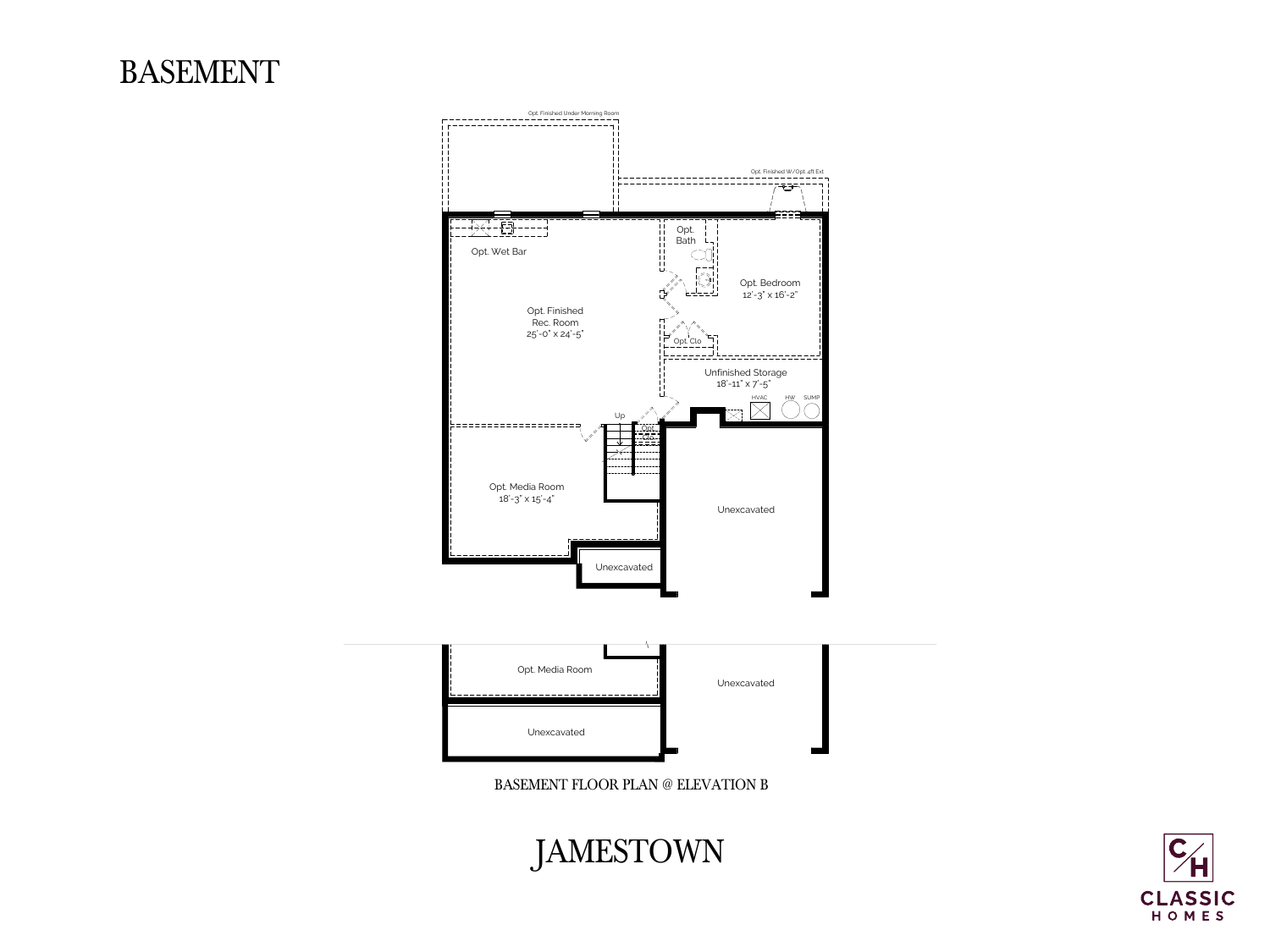OPT. FULL BATH W/ STUDY







## FIRST FLOOR

# JAMESTOWN